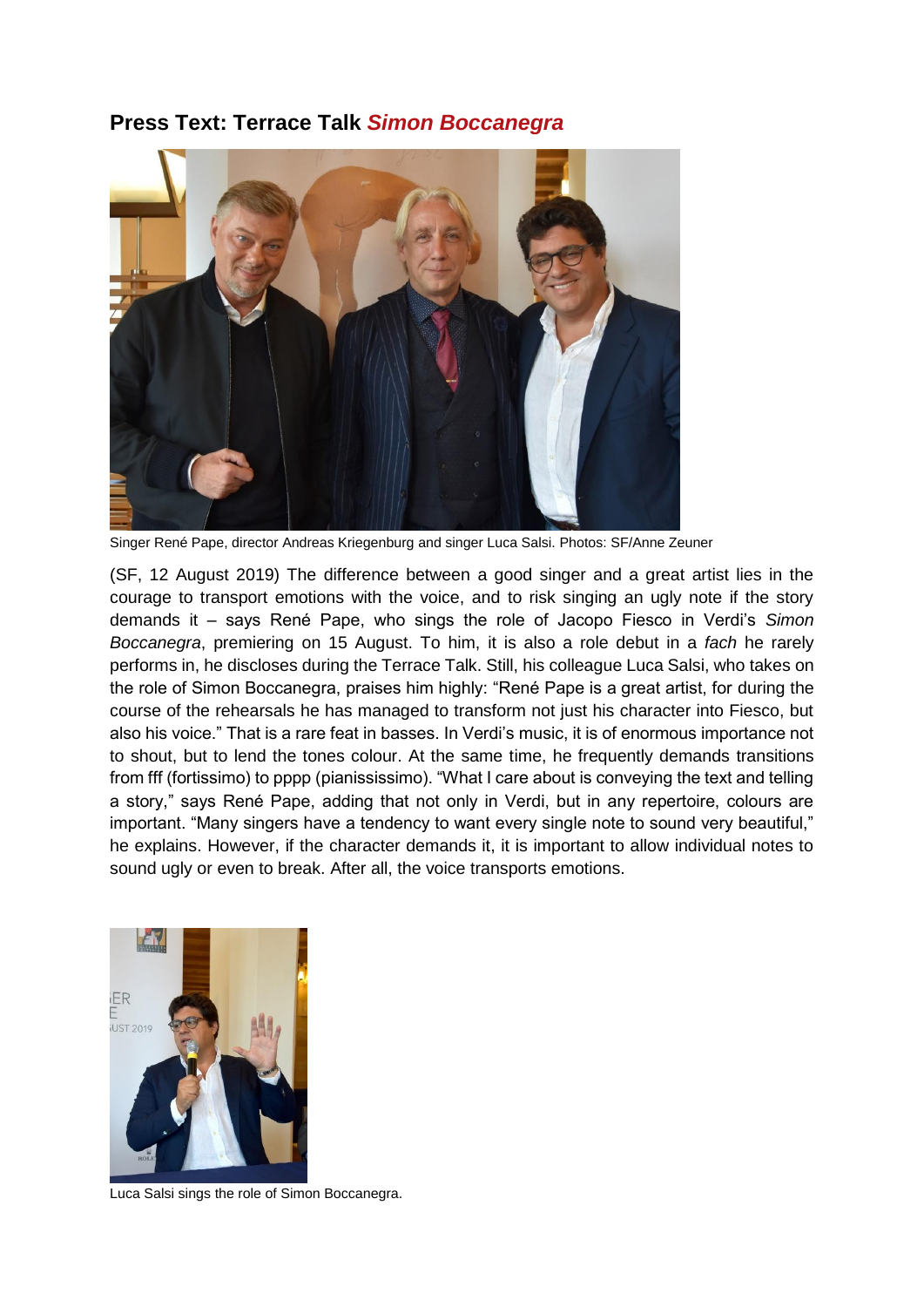*Simon Boccanegra* is a dark work, and he has tried to make this visible at all moments, but without exposing anyone unduly, says director Andreas Kriegenburg. Especially the chorus is often portrayed in a cold and cynical manner. The issue, however, is a society full of ill-will and envy, divided and prone to baiting and agitation. The subject of social media plays a major role – the chorus members all have mobile phones they stare at, twittering. One of the tweets reads "Make Genoa great again". "All we need to do is look around – such is the very society we currently live in. We keep avoiding each other more and more, to the point of radicalization," says the director. Although the political references of the time of its writing resonate wonderfully within our present times, his focus is not primarily on the political issues. Rather, he is interested in the interpersonal relationships in this opera. "To me, humanism is in the foreground," Andreas Kriegenburg says, the point being to break through this wall of hatred. Simon Boccanegra makes a radical decision against society by investing in youth and ignoring existent depravity. This is a sign of humanism: to place the future in the hands of innocents. Luca Salsi goes a step further: "To me, *Simon Boccanegra* is an opera of love," he claims. The figure of Simon Boccanegra works in favour of encounters between peoples, opposing war and promoting love. Salsi considers him a kind of prophet, who transforms the grief the loss of his beloved causes into love for humanity.



Director Andreas Kriegenburg and singer René Pape.

To remove the audience from its daily life and offer it entertainment – that is the task of a singer, says René Pape, adding that it is a shame the opera is only performed so rarely. This may be due to the difficulty in casting it appropriately – in addition, the immense leaps in time pose a huge challenge to the dramaturgy. He points to the difficulty of crowding the entire story into this relatively short opera. On the other hand, music speaks for itself: "The music conveys different dimensions, it gets under our skin," says René Pape.

Press Office of the Salzburg Festival/Anne Zeuner

Photographs are available at: <https://www.salzburgerfestspiele.at/presse/fotoservice>

Listen to the podcast at: <https://www.salzburgerfestspiele.at/presse>